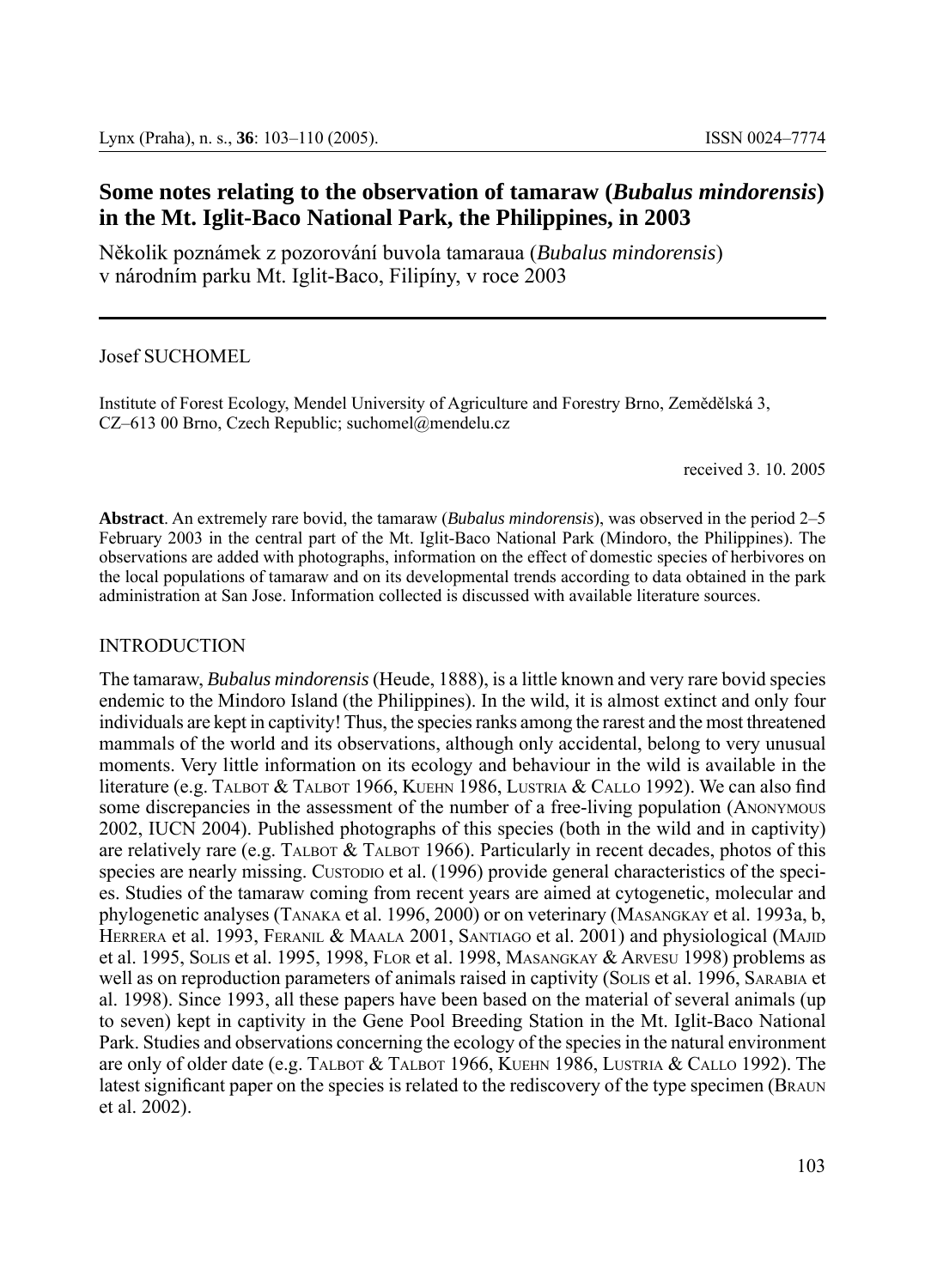# **METHODS**

The tamaraw was observed in the Mt. Iglit-Baco National Park in the period 2–5 February 2003. Animals occurring both in the wild and in captivity were studied in the Gene Pool Breeding Centre, Mount Iglit-Baco National Park (75.445 ha) situated in the centre of the Mindoro Island, in the Calintaan and Sablayan municipalities of the Occidental Mindoro Province and in the Bongabonga Municipality of the Oriental Mindoro Province,  $12^{\circ} 35' - 12^{\circ} 56' N$ ,  $121^{\circ} 00' - 121^{\circ} 19' E$  (ANONYMOUS 2003). The park is a topographically broken area covered 90% by grassy communities dominated by high-stalked species of *Imperata cylindrica* (dry sites) and *Saccharum spontaneum* (moist sites) growing on foots of mountains and short-stalked species of *Paspalum*, *Themeda* and *Alloteropsis* genera growing on upper parts of mountain ridges. The rest falls on the vegetation of bamboo (*Dinochloa* spp.) and forests with 24 species of trees consisting predominantly of the genus *Dipterocarpus* growing mainly along rivers. The plant communities are of secondary character originating in the course of the  $20<sup>th</sup>$  century. Original communities consist of lowland and mountain tropical forests which were preserved only in fragments (CUSTODIO et al. 1996).

Observations were carried out at dusk when the animals were active (another recommended time was sunrise). Lookouts were used which were situated on tops of hills in the vicinity of Mount Iglit at the altitude of about 1000 m a. s. l. enabling a good view of the surrounding landscape. Thus, individual animals were quite well detectable in tall grass. Animals were searched out by local guards of the park who were involved in regular monitoring of tamaraws and were familiar with paths of particular individuals. Powerful telescopes were used for monitoring of the animals. Since the highest number of tamaraws in the park occurs just in the vicinity of Mount Iglit on an area of about 8,000 ha (Lust ria & Call o 1992, Custodio et al. 1996), four observation points used for the regular monitoring of the species population were established in the locality.

# RESULTS AND DISCUSSION

Observations were made in the above period between five and six p.m. when it was possible to record as many as 9 individuals during one day. Guards of the park noticed that during monitoring they could record about 6–10 animals per day and in the period between March and April when controlled burning of grass was carried out by the park administration it was possible to see even 20–30 tamaraws within one day.

The observed animals were at a distance of several hundred meters from each other, responded very cautiously and never showed a tendency to group into herds. According to the literature,

# $\rightarrow$

Fig. 3. Horns of a adult female are somewhat more slender and smooth on their surface as compared with males and so they can be well distinguished (Tamaraw Information Corner at TCP Office in San Jose). Obr. 3. Rohy dospělé samice jsou poněkud štíhlejší a hladší na povrchu než u samců, čímž je lze od samců dobře rozeznat (Tamaraw Information Corner at TCP Office in San Jose).

Fig. 4. A typical adult male of tamaraw (Gene Pool Farm, Mindoro, the Philippines). Obr. 4. Typický dospělý samec tamaraua (Gene Pool Farm, Mindoro, Filipíny).

Fig. 1. A young male of tamaraw named "Kalibasib" born in 1999 is the only of two calves born in captivity so far (Gene Pool Farm, Mindoro, the Philippines); all photographs were made in February 2003. Obr. 1. Mladý samec tamaraua "Kalibasib", narozený v r. 1999, je jediným ze dvou dosud narozených

mláďat v zajetí (Gene Pool Farm, Mindoro, Filipíny); všechny fotografie byly pořízeny v únoru 2003. Fig. 2. An adult male of tamaraw has got short and wide horns markedly wrinkly on their surface being

in the form of a capital "V". It refers to an interchangeable feature (Tamaraw Information Corner at TCP Office in San Jose).

Obr. 2. Dospělý samec tamaraua má krátké a široké rohy, umístěné do tvaru velkého V, jež jsou na povrchu výrazně zvrásněné. Jde o nezaměnitelný znak (Tamaraw Information Corner at TCP Office in San Jose).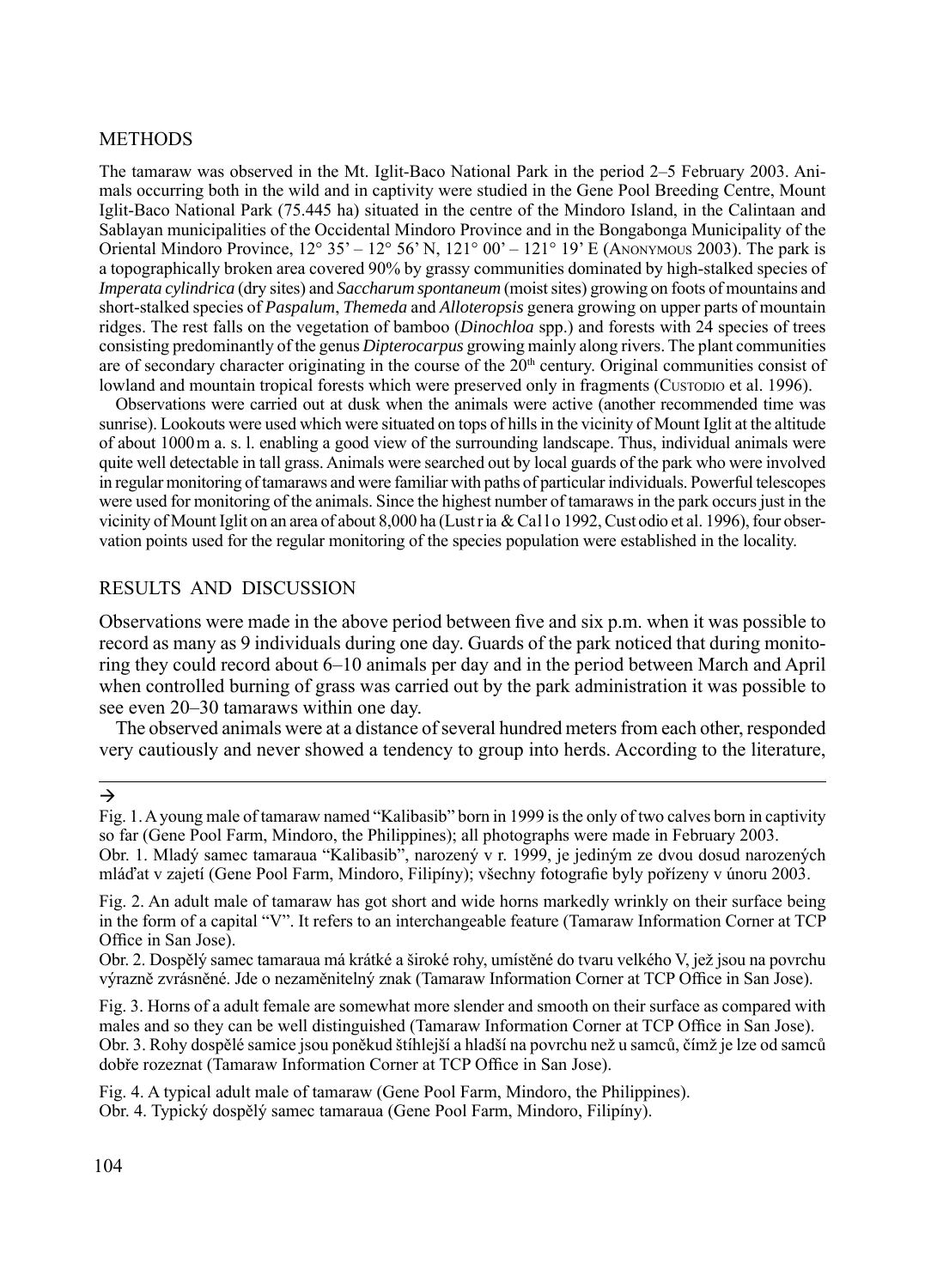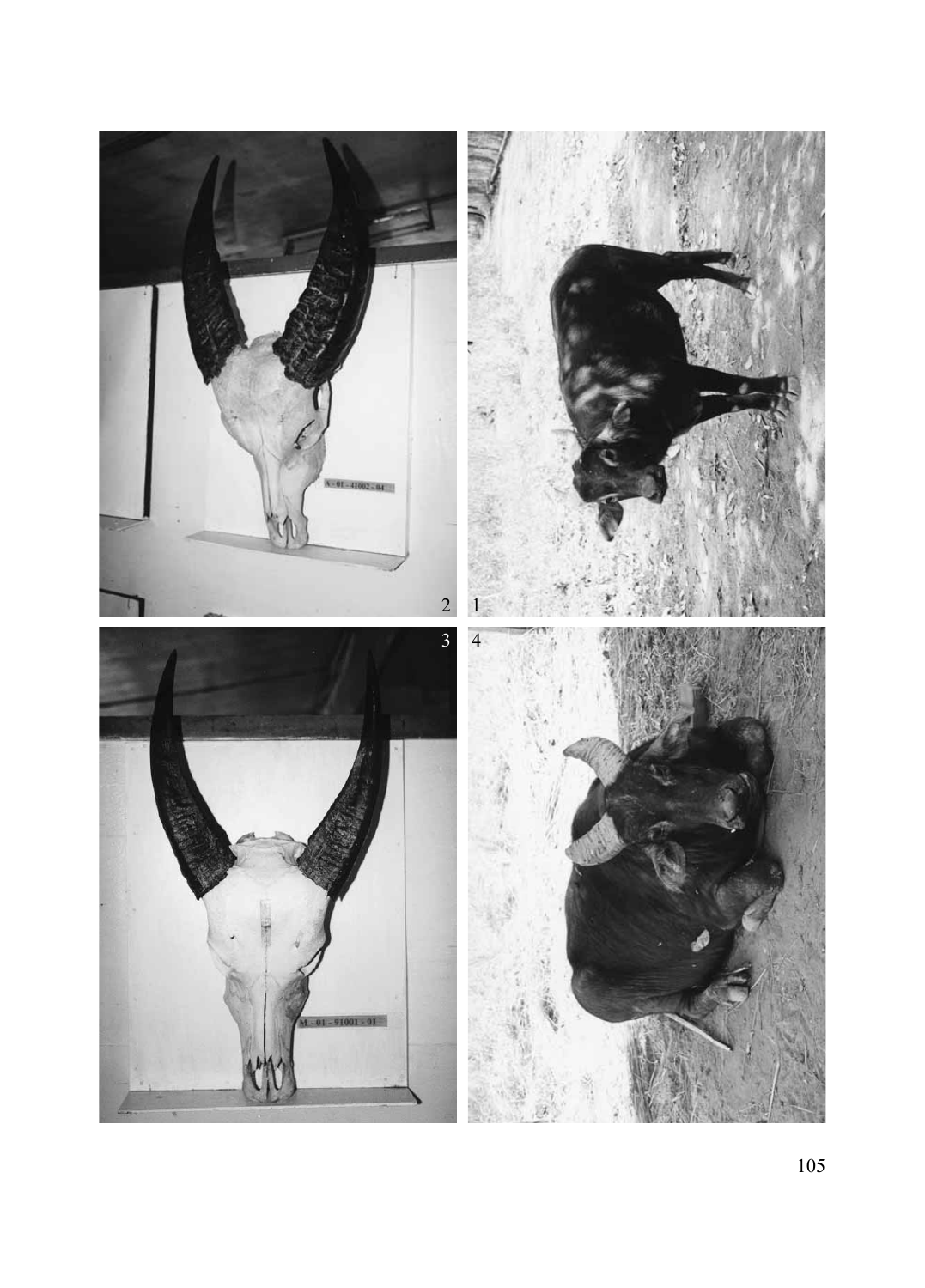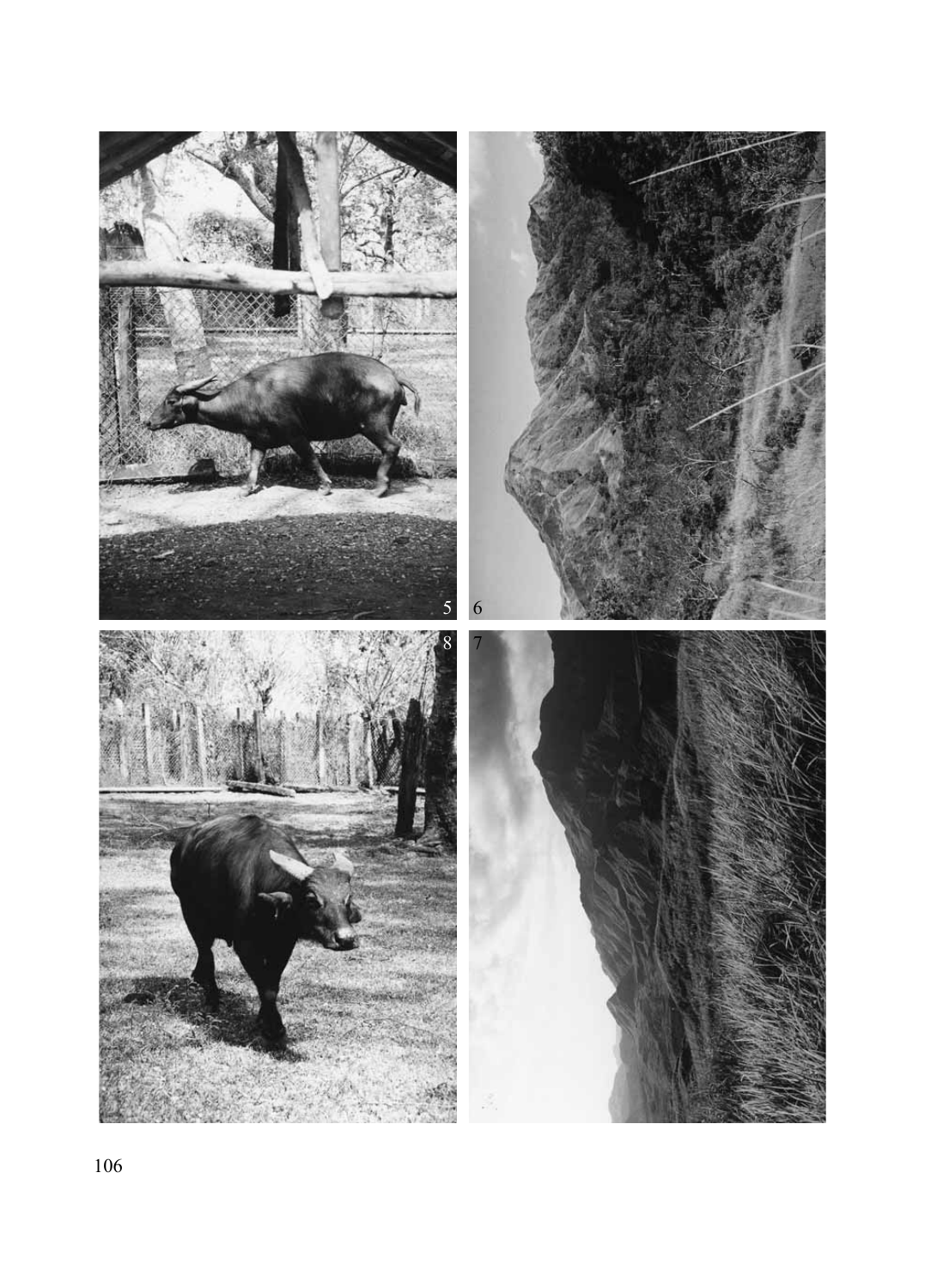however, herds can be sometimes found (KUEHN 1986). Females could be distinguished quite easily from males according to the shape of their horns if they occurred close enough (see Figs. 2, 3). One female was accompanied by a grown up calf. Animals observed stayed almost exclusively on extensive grassy areas in the vicinity of Mt. Iglit, although according to TALBOT & TALBOT (1966), tamaraws searched preferably for sites where open areas met with margins of forests and sources of food and water occurred together. Thus, it appears that at present, vegetation of tall grasses provides a sufficient shelter and food basis for the species similarly as forest stands did in the past.

A number of paths trampled out by tamaraws and used also by the park guards were examined. On the paths, footprints and excrements of various age ordinarily occurred which gave evidence that animals regularly and often used the paths. Based on the paths it was possible to find out that the species even rather well climbs because some of them led through very steep slopes. Footprints and excrements were also found in the vicinity of the park guard station at an altitude of over 1000 m a. s. l where the animals came at night. The information is of interest because the majority of tamaraws sites are situated at an altitude of 100 to 600 m a. s. l. (RUBIO  $&$ CASTILLO 1992) and only some individuals get up to 2000 m (CUSTODIO et al. 1996).

The number of animals including females with calves and the high frequency of observations seem to be optimistic, however, the actual state of the tamaraw population in the wild is very low. According to the park administration carrying out yearly census, within the Tamaraw Conservation Project some 253 animals were found in the wild as of April 2002 (DIVA pers. comm.). If this is true then official estimates amounting 30 to 200 individuals in the wild may be underestimated (IUCN 2004). Nevertheless, it is of interest that these discrepancies in estimated numbers of tamaraws between the IUCN and the Philippine PAWB TCT (Protected Areas and Wildlife Bureau – Tamaraw Conservation Project) exist at all. While PAWB TCT officially demonstrates a slight increase in the population of this extremely threatened bovid (2000 – 154 ind., 2001 – 187 ind., 2002 – 253 ind.) (ANONYMOUS 2002, DIVA pers. comm.) the IUCN reports a permanent decline since 2000 (IUCN 2004). It is a question why the discrepancy exists and therefore it would be suitable to specify the numbers already on the ground of urgency to know the number of this critically threatened species in the wild.

In addition to the observation of tamaraws, the study was aimed at movements of domestic herbivores in the park as potential food and space competitors of the species. However, during

#### $\leftarrow$

Obr. 5. Dospělá samice tamaraua z profilu (Gene Pool Farm, Mindoro, Filipíny).

Fig. 6. The typical habitats of tamaraw in Mindoro Island are places where forests alternate with pastures (Mount Iglit-Baco National Park, Mindoro, the Philippines).

Obr. 6. Typickým biotopem tamaraua na ostrově Mindoro jsou místa, kde se střetávají lesy s pastvinami. (Mount Iglit-Baco National Park, Mindoro, Filipíny).

Fig. 7. Tamaraw can be observed most frequently on grassy plains in the vicinity of Mt. Iglit (Mount Iglit-Baco National Park, Mindoro, the Philippines).

Obr. 7. Nejhojněji lze tamarauy pozorovat na travnatých pláních v okolí hory Mt. Iglit (Mount Iglit-Baco National Park, Mindoro, Filipíny).

Fig. 8. Male adults of tamaraw hold in captivity are very curious but considerably less aggressive than females (Gene Pool Farm, Mindoro, the Philippines).

Obr. 8. Dospělí samci tamarau, chovaní v zajetí, jsou velmi zvědaví, ale podstatně méně agresivní než samice (Gene Pool Farm, Mindoro, Filipíny).

Fig. 5. An adult female of tamaraw in profile (Gene Pool Farm, Mindoro, the Philippines).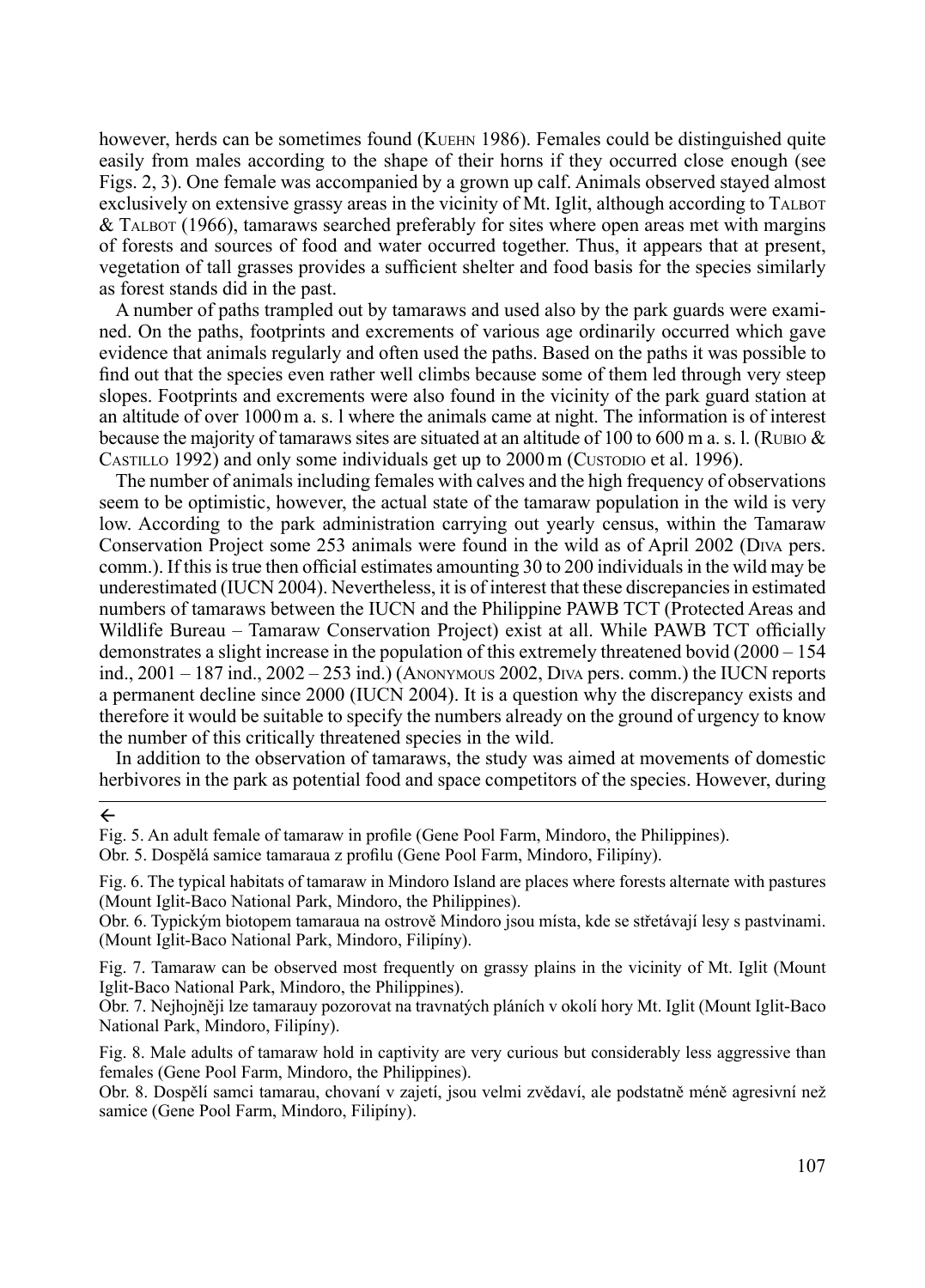a short stay in the park the presence of domestic animals was not detected at all. This also corresponds with the behaviour and frequency of occurrence of the tamaraw.

According to literature (CALLO 1999), tamaraw avoids places where domestic animals (mainly buffaloes and cattle) stay. This fact is obviously caused by the higher competitive ability of domestic herbivores and due to it tamaraw is spaced out from its original sites. Thus, regular observations of a number of tamaraws in the park can give evidence on the long-term absence of domestic herbivores which is of course favourable for the occurrence of the species. However, the situation is obviously different on the SE border of the park, in the vicinity of the Gene Pool Breeding Centre where domestic hoofed mammals occur, because this part of the reserve serves as a pasture for cattle (CALLO 1999). However, during a two-day visit in the Centre and its vicinity, no cattle was noticed, but of course, it occurred rather abundantly outside the park boundary (mainly goats, pigs and buffaloes). Thus, the cattle is very likely to occur also in the reserve.

To complete the information, the Gene Pool Breeding Centre was visited, wherethe last four tamaraws in captivity can be found. The centre was established in 1979 and originally 20 animals were brought there from the wild (CUSTODIO et al. 1996). However, most of them had died by 1993 due to poor treatment, diseases and parasites which gave evidence on ignorance and lack of experience with captive breeding of the species (OLIVER 1993, CALLO 1999).

In the period of my visit, one adult female, two adult and one young male born in 1999 (the second individual of the species born in captivity at all) were present in the centre. In addition to breeding purposes, the group is also used for ecological, ethological and reproduction studies (see above). During my short visit, it was possible to observe only some elements of behaviour. The behaviour of tamaraw in captivity was studied by MOMONGAN  $&$  VALDE (1993). One of the features of the behaviour in captivity is aggressiveness to unfamiliar persons. I could witness the fact myself. Particularly the female was active in this respect. It attacked a fencing whenever I approached. Males responded much more calmly. Higher aggressiveness of females corresponds with findings described in the literature (CUSTODIO et al. 1996), being attributed to a mother instinct.

With respect to the immediate danger of extinction of the tamaraw, more attention has to be paid to the species in the future, regarding both protection and research. In addition to the study of the wild-living population it is necessary to fill numerous gaps in the knowledge of biology and behaviour of the bovid in captivity related to its rather difficult breeding, in order to be able to create a secondary population which could increase the chance of the species survival. This paper was supported by a grant (MSM 6215648902).

#### SOUHRN

Extrémně vzácný druh tura, tamarau (*Bubalus mindorensis*), byl pozorován v období mezi 2. a 5. únorem 2003 v centrální oblasti národního parku Mt. Iglit-Baco (Mindoro, Filipíny). Pozorování jsou doplněna fotografiemi, informacemi o vlivu domácích druhů býložravců na místní populaci tamarau a o jejím vývojovém trendu, podle dat získaných na správě parku v San Jose. Získané informace jsou diskutovány s dostupnými literárními prameny.

#### REFERENCES

ANONYMOUS, 2002: Tamaraw conservation project. – http://www.pawb.gov.ph/programs/tamaraw.htm ANONYMOUS, 2003: Mount Iglit-Baco National Park. – http://sea.unep-wcmc.org/sites/pa/1031v.htm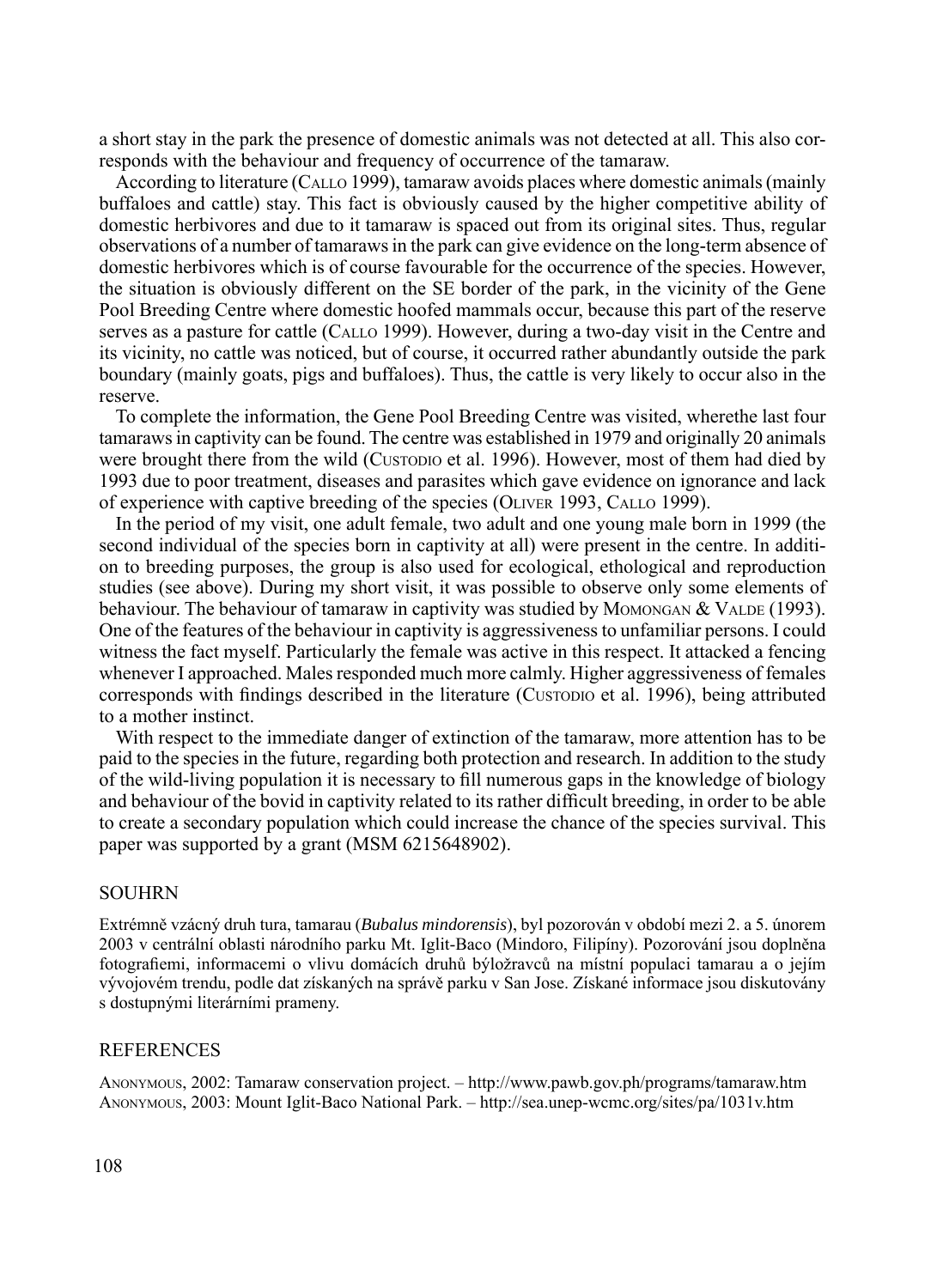- BRAUN A., GROVES C. P. & GRUBB P., 2002: Rediscovery of the type specimen of *Bubalus mindorensis* Heude, 1888. *Mammal*. *Biol*., **67**: 246–249.
- CALLO R. A., 1999: Can tamaraws in their natural habitat coexist with cattle and carabaos? *Canopy Int*., **25**(4): 2–3.
- CUSTODIO C. C., LEPITEN V. M. & HEANEY L. R., 1996: *Bubalus mindorensis*. *Mammal*. *Species*, **520**: 1–5.
- FERANIL J. B. & MAALA C. P., 2001: Scanning electron microscopy of the hair of the tamaraw (*Bubalus mindorensis* Heude 1888) and Murrah buffalo (*Bubalus bubalis* Linnaeus). *Philipp*. *J*. *Vet*. *Med*., **38**(2): 57–64.
- FLOR J. A. C. G., LIMCUMPAO J. A., MOMONGAN V. G. & TORRES E. B., 1998: Haematological values and serum electrolyte levels of captive mature tamaraw [tamarau] (*Bubalus mindorensis*). *Philipp*. *J*. *Vet*. *Med*., **35**(1–2): 46–59.
- HERRERA J. R. V., MASANGKAY J. S., MOMONGAN V. G. & LIMCUMPAO J. A., 1993: Serum antibody profile of captive Tamaraw (*Bubalus mindorensis*) to selected bacteria and viruses**.** *Philipp*. *J*. *Vet*. *Med*., **30**(2): 63–64.
- IUCN, 2004: *2004 IUCN Red List of Threatened Species*. http://www.redlist.org [downloaded on 30 September 2005].
- KUEHN D. W., 1986: Population and Social Characteristic of the Tamarao (*Bubalus mindorensis*). *Biotropica*, **18**(3): 263–266.
- LUSTRIA U. M. & CALLO R. A., 1992: Tamarau (*Bubalus mindorensis* Heude) census in Mt. Iglit, Occidental Mindoro and gene pool farm. *Sylvatrop*. *Tech*. *J*. *Philipp*. *Ecosyst*. *Natur*. *Res*., **2**(1): 81–90.
- MAJID M. A., MOMONGAN V. G., PENALBA F. F., BARRION A. A. & CASTILLO E. M., 1995: Body conformation and blood protein/isozyme polymorphisms of tamaraw (*Bubalus mindorensis*). *Asian Australasian J*. *Anim*. *Sci*., **8**(2): 119–122.
- MASANGKAY J. S., NAMIKAWA T., MOMONGAN V. G. & ESCALADA R., 1993a: The use of xylazine for the restraint of captive tamaraw (*Bubalus mindorensis*). *Philipp*. *J*. *Vet*. *Med*., **30**(1) 37–38.
- MASANGKAY J. S., DUCUSIN R. J. T., MOMONGAN V. G., NAMIKAWA T. & ESCALADA R., 1993b: Chronic toxic hepatitis in captive tamaraw (*Bubalus mindorensis*). *Philipp*. *J*. *Vet*. *Med*., **30**(2): 75–78.
- MASANGKAY J. S. & ARVESU G. M., 1998: Physical and chemical properties of the urine of captive tamaraw [tamarau] (*Bubalus mindorensis*). *Philipp*. *J*. *Vet*. *Med*., **35**(1–2): 41–45.
- MOMONGAN V. G. & VALDE G. I., 1993: Behavior of the endangered tamaraw (*Bubalus mindorensis* Heude) in captivity. *Asia Life Sci*., **2**(2): 241–250.
- OLIVER W. L. R., 1993: Threatened endemic artiodactyls of the Philippines: status and future priorities. *Int*. *Zoo Yb*., 32: 131–144.
- RUBIO P. R. & CASTILLO M. L., 1992: Characterization of Tamaraw range in Mts. Iglit-Baco National Park, Occidental Mindoro. *Pterocarpus*, **7**(1): 37–59.
- SANTIAGO FLORES M. L. A., MAALA C. P. & MASANGKAY J. S., 2001: A preliminary report on the hair medullary patterns in the adult male tamaraw (*Bubalus mindorensis*, Heude). *Philipp*. *J*. *Vet*. *Med*., **38**(2): 105–106.
- SARABIA A. S., ESCALADA R. F. & MOMONGAN V. G., 1998: Some reproductive parameters in female tamaraw (*Bubalus mindorensis*). *Philipp*. *J*. *Vet*. *Med*., **35**(1–2): 74–75.
- SOLIS C. D., KAWAMOTO Y., TANAKA K., MASANGKAY J. S., MAEDA K., NAMIKAWA T. & MAEDA K. I., 1995: The tamaraw (*Bubalus* (*B*.) *mindorensis*) hemoglobin phenotype and comparison among the Asian buffaloes based on isoelectric focusing. *Anim*. *Sci*. *Technol*., **66**(12): 1014–1018.
- SOLIS C. D., FLOR J. A. C. G., ARMSTRONG D., CITINO S., ESCALADA R., AMIDO G., BARRIO A. N. DEL., MASAN-GKAY J. S. & DEL BARRIO A. N., 1996: A preliminary study on the collection, evaluation and processing of the tamaraw (*Bubalus mindorensis*) semen. *Philipp*. *J*. *Vet*. *Med*., **33**(2): 81–84.
- SOLIS C. D., KAWAMOTO Y., TANAKA K., MASANGKAY J. S. & NAMIKAWA T., 1998: Transferrin polymorphism in the tamaraw (*Bubalus mindorensis*) and comparison among the Asian buffaloes using polyacrylamide gel electrophoresis. *Philipp*. *J*. *Vet*. *Med*., **35**(1–2): 37–40.
- TALBOT L. M. & TALBOT M. H., 1966: The tamaraw (*Bubalus mindorensis*). Observations and recommendations. *Mammalia*, **30**: 1–12.